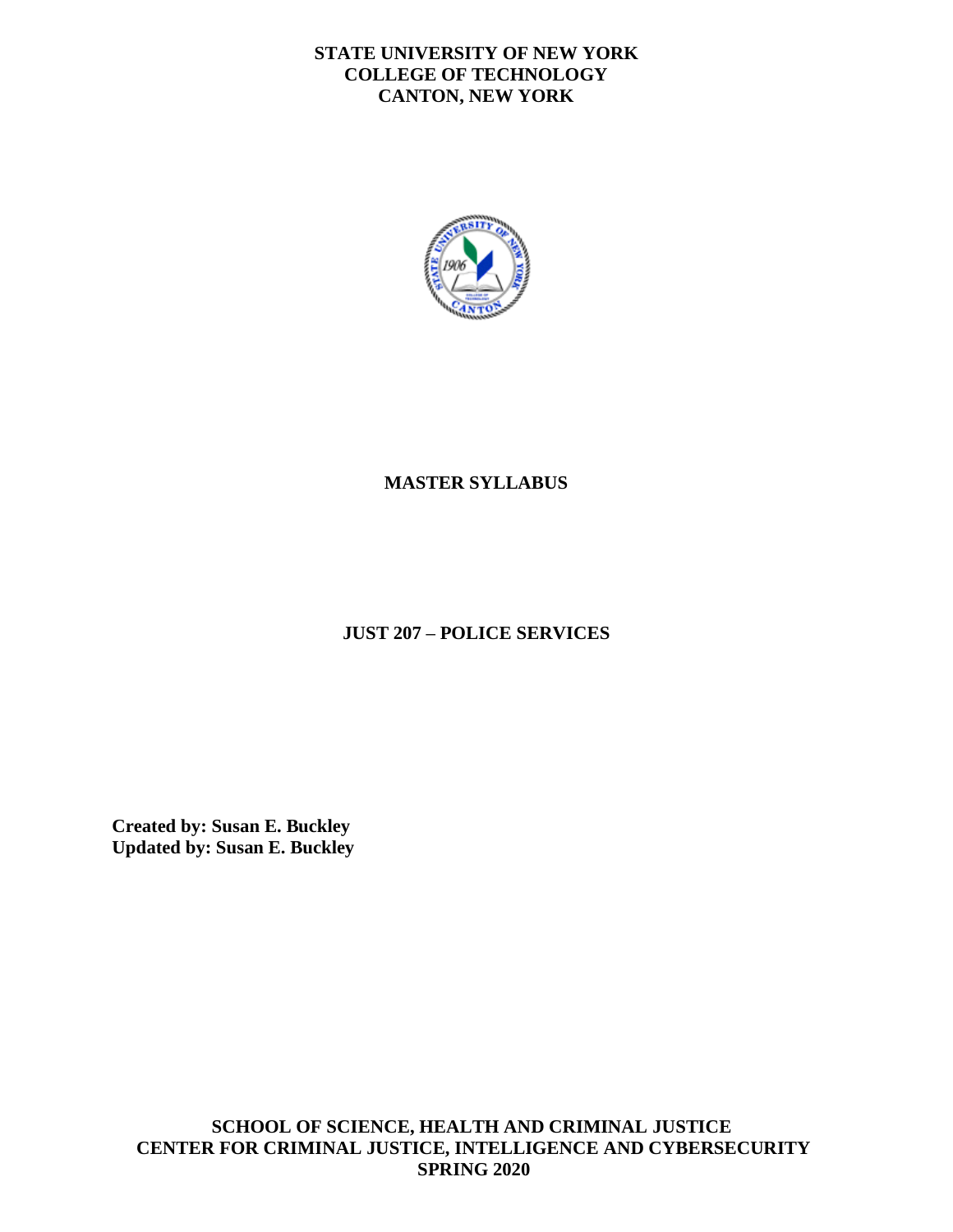- **A. TITLE**: Police Services
- **B. COURSE NUMBER: JUST 207**
- **C. CREDIT HOURS:** 3
- **D. WRITING INTENSIVE COURSE**: No
- **E. GER CATEGORY:** None
- F. **SEMESTER(S) OFFERED:** Fall and Spring
- ethical behavior. **G. COURSE DESCRIPTION:** This course provides students with an overview of the services that police agencies provide to the community. Programs, practices and techniques are presented with an emphasis on lawful behavior, efficiency and effectiveness. Topics include, but are not limited to: the importance of effective communication, arrest procedures, patrol strategy, enforcement of vehicle and traffic laws, dealing with violent behavior, terrorism, juvenile crime, disaster preparedness, and

### **H. PRE-REQUISITES/CO-REQUISITES:**

a. Pre-requisite(s): JUST 101, Introduction to Criminal Justice or permission of instructor.

b. Co-requisite(s): None

c. Pre- or co-requisite(s): None

# **I. STUDENT LEARNING OUTCOMES:**

| <b>Course Student Learning</b><br><b>Outcome</b> [SLO]                                                        | PSLO                                                                                                      | <b>GER</b> | <b>ISLO</b>       |
|---------------------------------------------------------------------------------------------------------------|-----------------------------------------------------------------------------------------------------------|------------|-------------------|
| List and describe the<br>a.<br>commonly recognized<br>functions of patrol                                     |                                                                                                           |            | 2. Crit. Thinking |
| b. Explain the relationship<br>between physical/mental<br>fitness and officer<br>safety.                      |                                                                                                           |            | 2. Crit Thinking  |
| c. Compare internal<br>communications with<br>external<br>communications as<br>related to police<br>services. | 1. Students will be<br>able to demonstrate<br>effective written and<br>verbal<br>communication<br>skills. |            | 2. Crit. Thinking |
| Discuss the four phases<br>d.<br>of an emergency.                                                             |                                                                                                           |            | 2. Crit. Thinking |
| e. Describe the basic<br>$purpose(s)$ of traffic<br>enforcement.                                              | 3. Students will be<br>able to identify,<br>analyze and utilize<br>various techniques                     |            | 2. Crit. Thinking |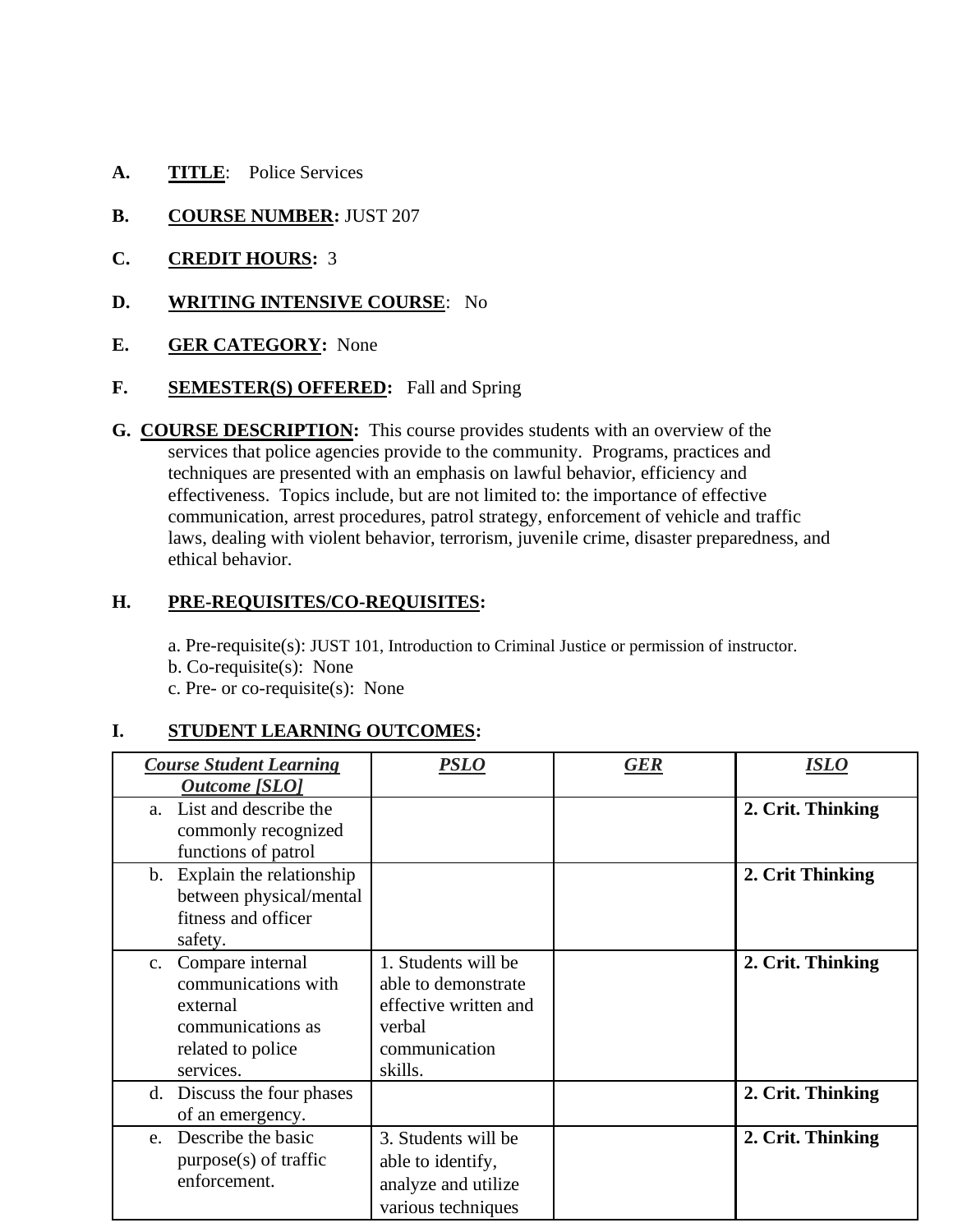| <b>KEY</b>              | <b>Institutional Student Learning Outcomes [ISLO</b><br>$1 - 5$ |  |  |
|-------------------------|-----------------------------------------------------------------|--|--|
| <b>ISLO</b>             | <b>ISLO &amp; Subsets</b>                                       |  |  |
| #                       |                                                                 |  |  |
| $\mathbf{1}$            | <b>Communication Skills</b>                                     |  |  |
|                         | Oral [O], Written [W]                                           |  |  |
| $\overline{2}$          | <b>Critical Thinking</b>                                        |  |  |
|                         | Critical Analysis [CA], Inquiry & Analysis [IA],                |  |  |
|                         | Problem Solving [PS]                                            |  |  |
| 3                       | <b>Foundational Skills</b>                                      |  |  |
|                         | Information Management [IM], Quantitative                       |  |  |
|                         | Lit,/Reasoning [QTR]                                            |  |  |
| $\overline{\mathbf{4}}$ | <b>Social Responsibility</b>                                    |  |  |
|                         | Ethical Reasoning [ER], Global Learning [GL],                   |  |  |
|                         | Intercultural Knowledge [IK], Teamwork [T]                      |  |  |
| 5                       | <b>Industry, Professional, Discipline Specific</b>              |  |  |
|                         | <b>Knowledge and Skills</b>                                     |  |  |

**J. APPLIED LEARNING COMPONENT:** Yes\_\_\_\_\_\_ No\_\_\_X\_\_\_<br>**K.** TEXTS: Cho, H., Hess, K.M., & Orthmann, C.H. (2014). *Police operations: Theory and practice* (6th ed.). New York, NY: Thomson Wadsworth Publishers.

- **L. REFERENCES:** None
- M. EQUIPMENT: Technology enhanced classroom

# **N. GRADING METHOD:** A-F

# **O. SUGGESTED MEASUREMENT CRITERIA/METHODS:**

- Exams
- Quizzes
- Papers
- Discussion boards
- Participation

# **P. DETAILED COURSE OUTLINE:**

#### I. OPERATIONS

- A. What police operations is and what it includes
- B. Community Policing
- C. Mission, Goals and Objectives
- D. Discretion

# II. COMMUNICATION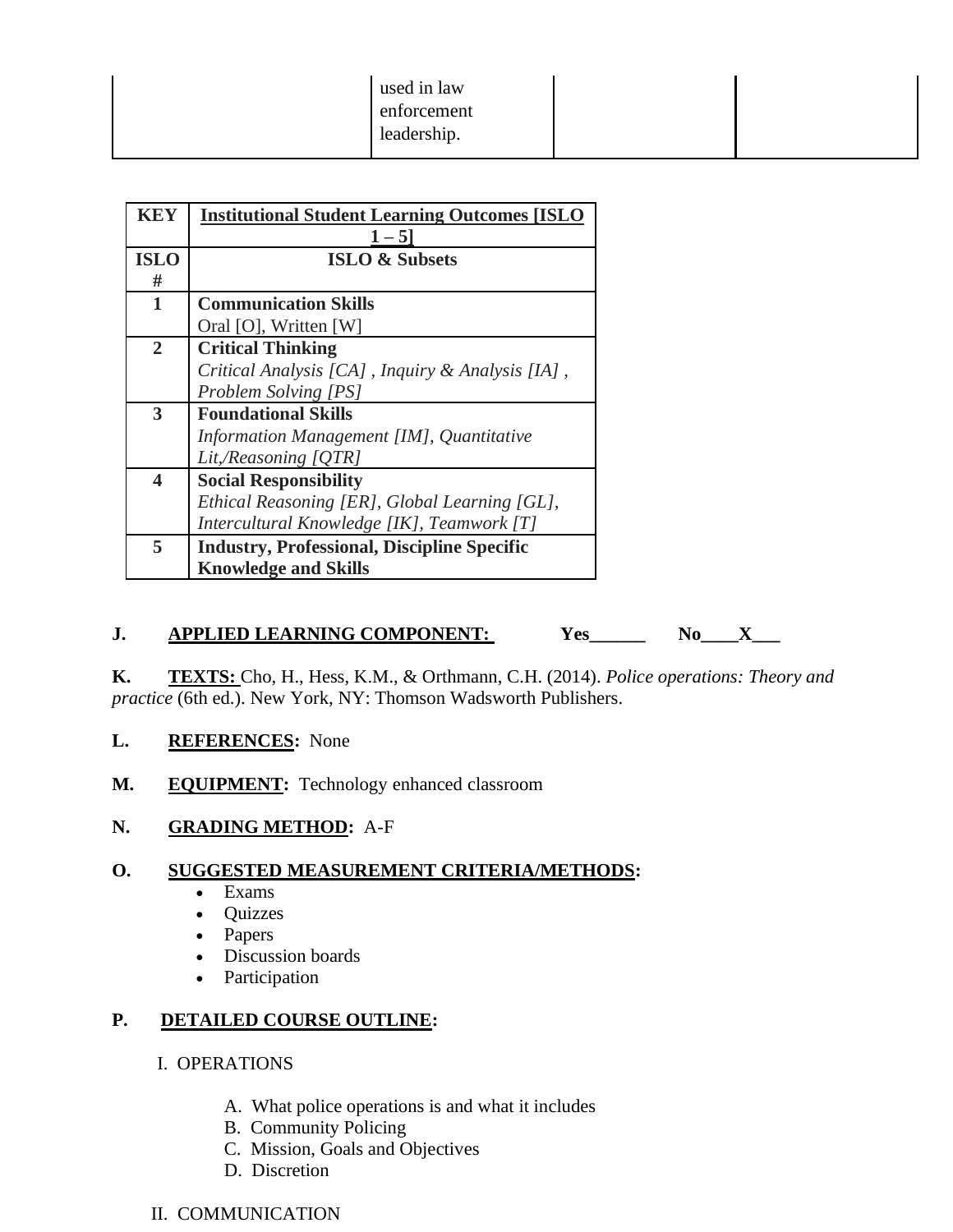- *A.* Organizational Communications Issues
- B. Individual Communications Issues
- C. Communications with Special Populations Issues
- D. Media Communication Issues<br>E. Interviewing
- Interviewing
- F. Interrogations
- G. Police reports

# III. OPERATIONAL SKILLS

- A. Stop and frisk
- B. Arrests
- C. Use of force
- D. Searches
- E. Exclusionary rule

### IV. PATROL

- A. Functions of patrol
- B. Patrol methods
- C. Patrol techniques and strategies
- D. Problem-Oriented Policing

### V. TRAFFIC

- A. Traffic control
- B. Traffic enforcement
- C. Driving under the influence
- D. Enforcement and pursuit
- E. Crash management and investigation

# VI. QUALITY OF LIFE ISSUES

- A. Measuring crime
- B. Responding to calls for service
- C. Civil Disobedience
- D. Crisis situations

# VII.VIOLENCE AT HOME, IN THE CLASSROOM AND AT WORKPLACE

- A. Family violence
- B. Intimate Partner violence
- C. Elder abuse
- D. School violence
- E. Workplace violence

#### VIII. EMERGENCY SITUATIONS

- A. Predisaster plans
- B. Communicating during the emergency
- C. Four phases of emergency
- D. Natural disasters
- E. Manmade disasters
- F. Pandemics